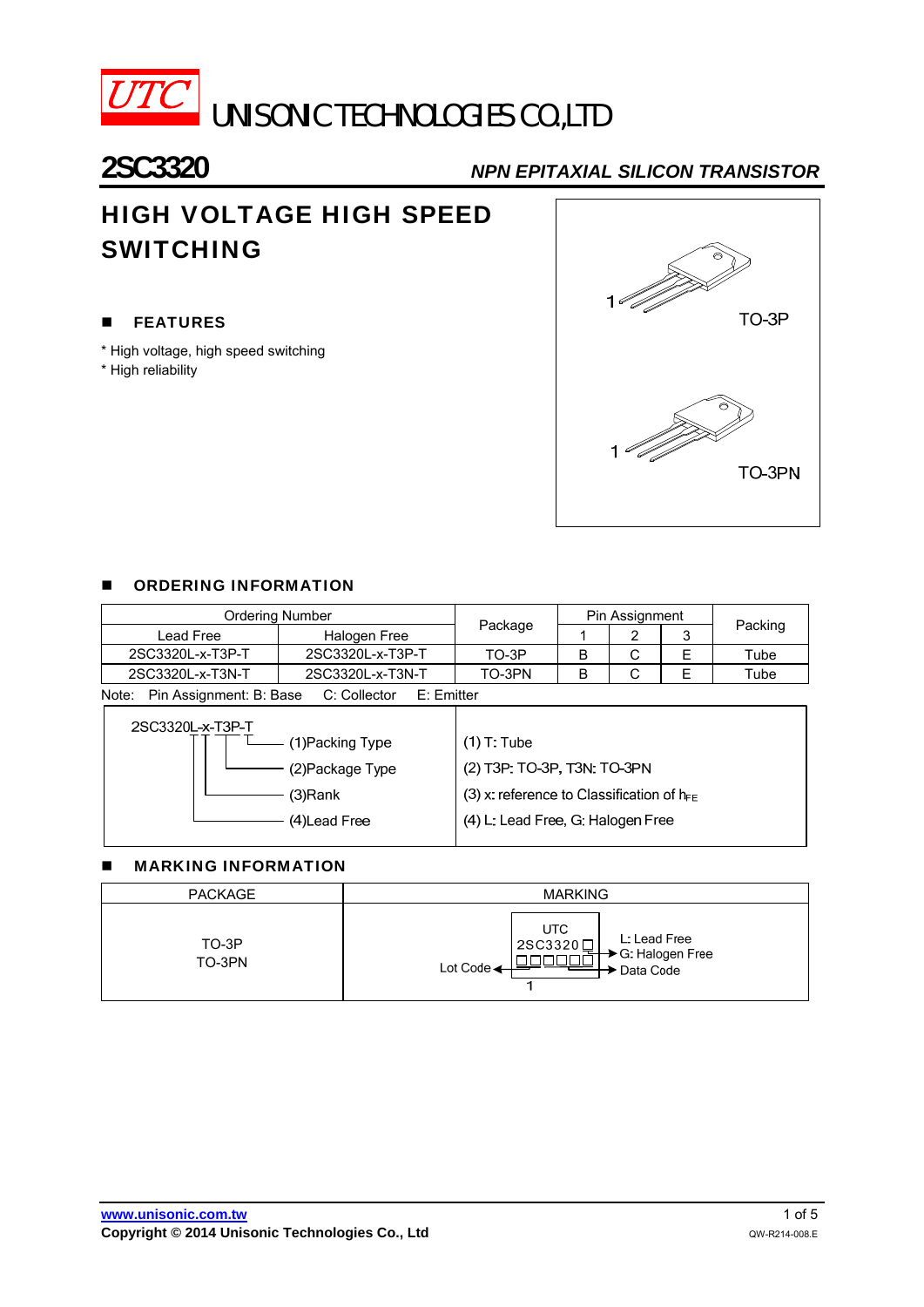#### **ABSOLUTE MAXIMUM RATINGS**  $(T_C = 25^{\circ}C)$

| <b>PARAMETER</b>          | <b>SYMBOL</b>             | <b>RATINGS</b>  | <b>UNIT</b> |
|---------------------------|---------------------------|-----------------|-------------|
| Collector Base Voltage    | V <sub>CBO</sub>          | 500             |             |
|                           | V <sub>CEO</sub>          | 400             |             |
| Collector Emitter Voltage | V <sub>CEO(SUS)</sub>     | 400             |             |
| Emitter Base Voltage      | V <sub>EBO</sub>          |                 |             |
| <b>Collector Current</b>  | $I_{\rm C}$               | 15              | A           |
| <b>IBase Current</b>      | <b>I</b> B                | 5               | A           |
| Power Dissipation         | $P_D$                     | 80              | w           |
| Junction Temperature      | $T_{\rm J}$               |                 | °C          |
| Storage Temperature       | $\mathsf{T}_{\text{STG}}$ | $-40 \sim +150$ | $\circ$     |

Note 1. Absolute maximum ratings are those values beyond which the device could be permanently damaged. Absolute maximum ratings are stress ratings only and functional device operation is not implied.

#### **THERMAL DATA**

| $\overline{\phantom{a}}$<br>^ ^<br>∧M' | ∵YMBO∟     | TINC<br>$\sim$ | INIT                 |
|----------------------------------------|------------|----------------|----------------------|
| Junction to<br>Case                    | <b>AJC</b> | --<br>55. I    | $\sim$ $\sim$ $\sim$ |

#### **ELECTRICAL SPECIFICATIONS** ( $T_c = 25^\circ$ C, Unless Otherwise Specified.)

| <b>PARAMETER</b>                            | <b>SYMBOL</b>               | <b>TEST CONDITIONS</b>                                                                                                   |     | <b>TYP</b> | <b>MAX</b> | <b>UNIT</b> |
|---------------------------------------------|-----------------------------|--------------------------------------------------------------------------------------------------------------------------|-----|------------|------------|-------------|
| Collector Base Voltage                      | $V_{\text{CBO}}$            | $ICBO=1mA$                                                                                                               | 500 |            |            | V           |
|                                             | V <sub>CEO</sub>            | $I_{CFO} = 10mA$                                                                                                         | 400 |            |            | v           |
| Collector Emitter Voltage                   | $V_{CEO(SUS)}$              | $I_{C} = 0.2A$                                                                                                           | 400 |            |            | V           |
| Emitter Base Voltage                        | $\mathsf{V}_{\mathsf{EBO}}$ | $IEBO=1mA$                                                                                                               | 7   |            |            | V           |
| <b>Collector Emitter Saturation Voltage</b> | $V_{CE (SAT)}$              |                                                                                                                          |     |            |            | v           |
| Base Emitter Saturation Voltage             | $V_{BE(SAT)}$               | $IC=6A$ . $IB=1.2A$                                                                                                      |     |            | 1.5        | V           |
| Collector Cut-off Current                   | I <sub>CBO</sub>            | $V_{CRO} = 500V$                                                                                                         |     |            |            | mA          |
| Emitter Cut-off Current                     | <b>IEBO</b>                 | $VEBO=7V$                                                                                                                |     |            |            | mA          |
| <b>IDC Current Gain</b>                     | $h_{FE}$                    | $I_{C}$ =6A, $V_{CF}$ =5V                                                                                                | 10  |            | 45         |             |
|                                             | t <sub>on</sub>             |                                                                                                                          |     |            | 0.5        | μs          |
| Switching Time                              | $t_{\text{STG}}$            | II <sub>C</sub> =7.5A, I <sub>B1</sub> =1.5A, I <sub>B2</sub> =-3A<br>$R_L = 20\Omega$ , P <sub>W</sub> =20µs, Duty ≤ 2% |     |            | 1.5        | μs          |
|                                             | tF.                         |                                                                                                                          |     |            | 0.15       | μs          |

#### $\blacksquare$  CLASSIFICATION OF  $h_{FF}$

| <b>RANK</b> |              |                             |                           |           |                                   |           |
|-------------|--------------|-----------------------------|---------------------------|-----------|-----------------------------------|-----------|
| RANGE       | 15<br>$10 -$ | م م<br>$15 -$<br>′∠∪<br>ں ا | - 25<br>ຳ∩∼ .<br>ΔU<br>∠J | $25 - 30$ | $\sim$ $\sim$<br>$30 - 35$<br>ั∪∿ | $35 - 45$ |

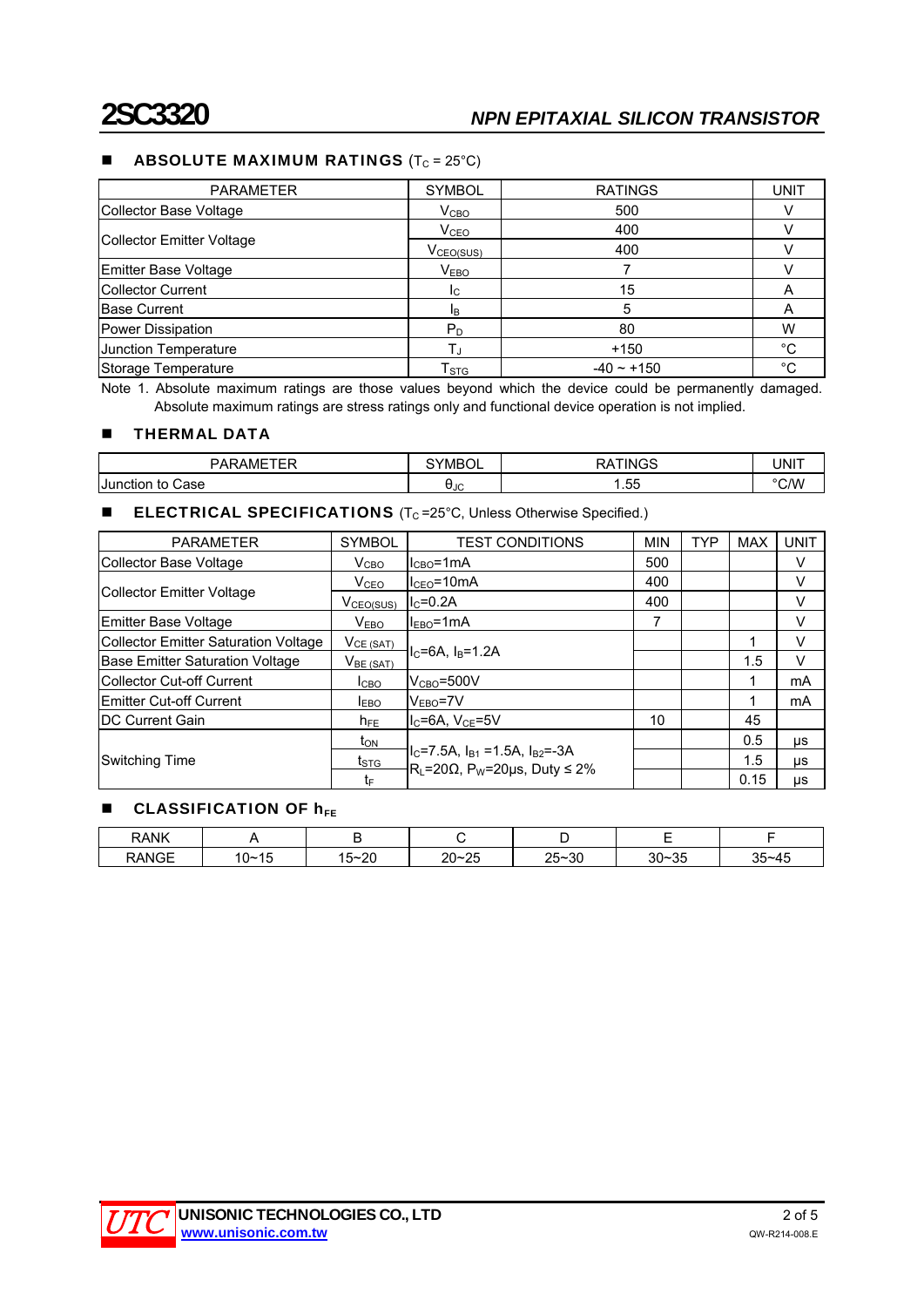### **SWITCHING TIME TEST CIRCUIT**



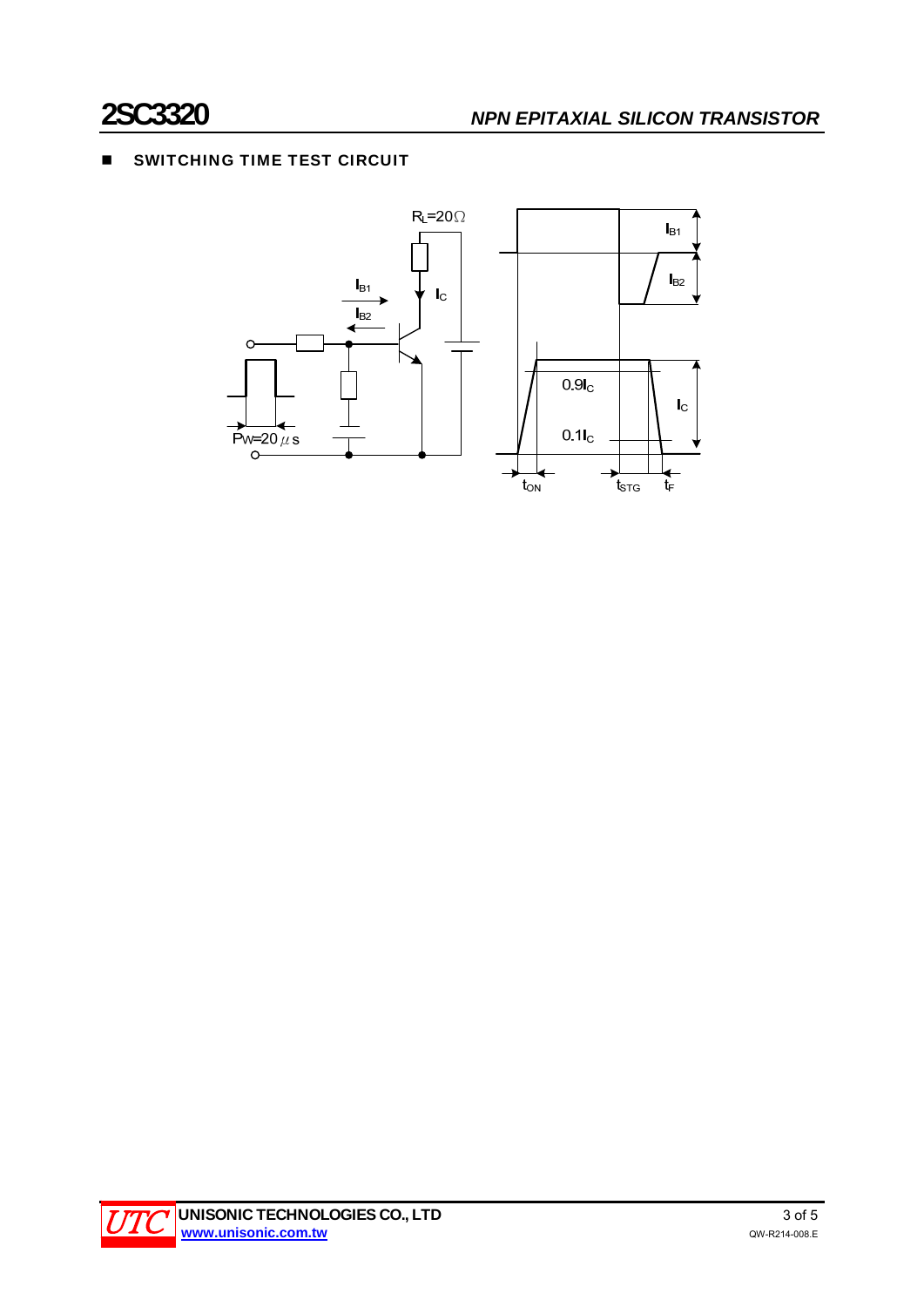$0.01<sub>l</sub>$ 

0.03

## **2SC3320** *NPN EPITAXIAL SILICON TRANSISTOR*

DC Current Gain

DC Current Gain, h<sub>FE</sub>

DC Current Gain, h<sub>FE</sub>

300

100

50 30

 $10$ 

5

3

 $\mathbf{1}$ 

 $V_{\rm C}$ К

#### TYPICAL CHARACTERISTICS



Base Current, I<sub>B</sub> (A)











0.05 0.1 0.3 0.5 5 10 20

1 3